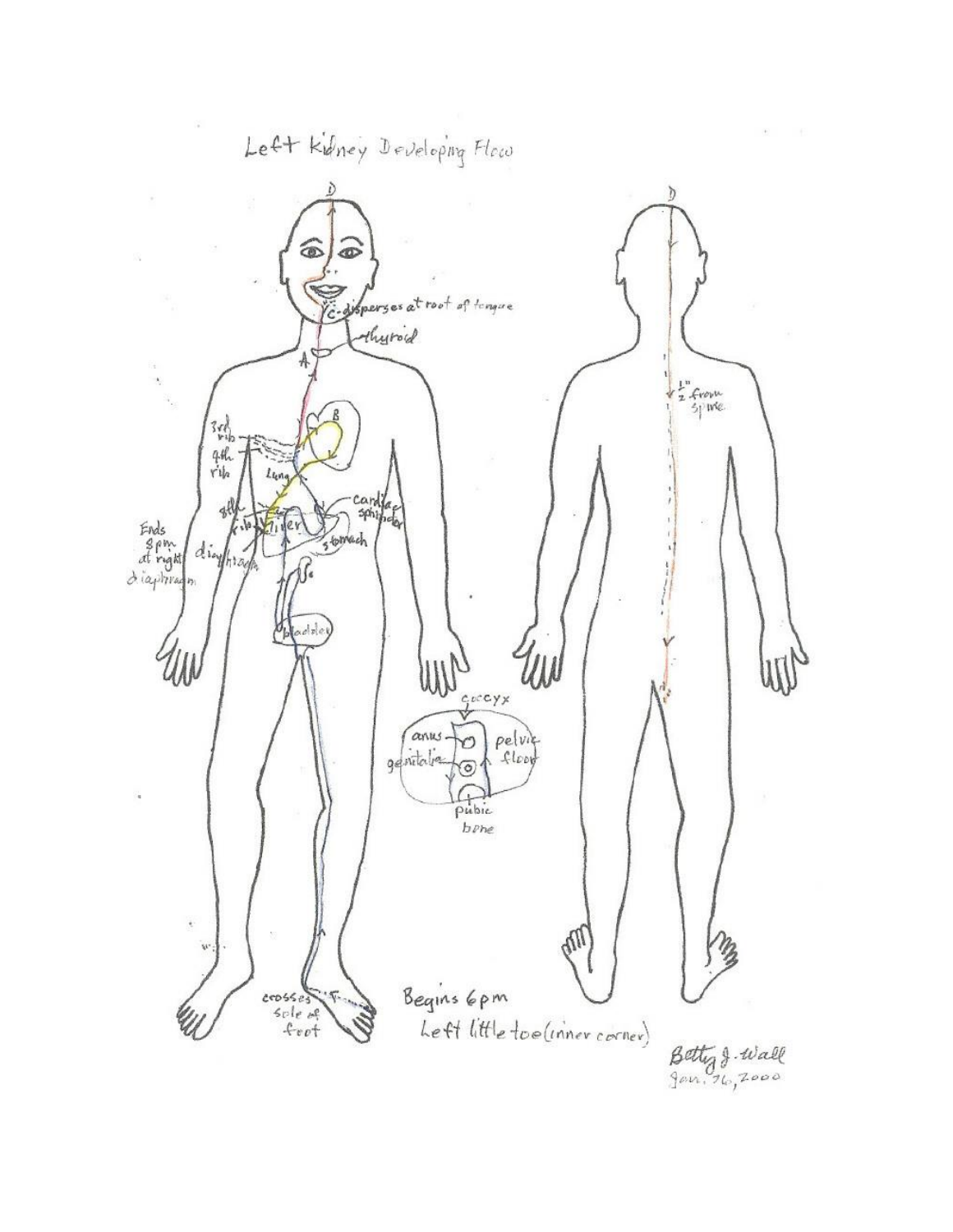## **KIDNEY FUNCTION DEVELOPING ENERGY**

At 6:00 p.m. the **left** Bladder Energy Developing flow which arrived at the lateral (outer) back side of the little toe changes into the **left** Kidney Energy Developing Flow.

It flows from medial inner corner of the little toe diagonally across the sole of foot to below the medial ankle, comes out at the heel, goes up the medial side (toward back) of the leg. Continues up medial side of leg, between the medial patella (knee cap) and medial ligament (passes between the ligament and bones inside of the knee), up the thigh, to the medial side of the groin and reaches the anus.

From there (see enlarged drawing) it proceeds diagonally to other side, comes out to the right lateral side of coccyx, goes along the genitalia from behind and comes out to the front, then along the pubic bone and up to the lower abdomen (see enlarged drawing), passing over the right outer edge of the bladder and into right kidney at the umbilicus. From the right kidney, descends back and circulates through the bladder. It ascends again through the abdomen, close to the medial side of the right kidney and then to where the  $8\degree$  rib (costal cartilage) attaches. From there enters the liver, comes out at the cardiac sphincter (the opening between the stomach and the esophagus [in and out of the stomach]) and goes up the chest, into the right lung along the  $4^{\degree}$ th rib and at the 3<sup>rd</sup> rib, branches into "A" and "B" at the portal (trachea). (Portal, where the trachea divides to go to each lobe of the lungs.)

"A" goes out of the lung at the  $3^{rd}$  rib, flows up through the trachea, under the clavicle, up to and through the throat, and branches into "C" and "D" at the root of the tongue.

"C" disperses at the root of the tongue.

"D" ascends along the side of the nose, then from the front of the head to the back of the head (deep within the brain), descends along the cervical vertebrae, then ½ inch from the spinal column, descends along the spine to the coccyx. (Mary said: From the coccyx area goes into the front (anterior) groin area (15's) where it disperses (building the pelvic girdle). (Kato's text states "from the coccyx goes to the inside of the inner thigh and disperses.")

"B" from the  $3^{rd}$  rib flows under the sternum and into the heart, circulates the heart and flows down into the diaphragm muscle. The diaphragm muscle attaches at the back and it appears it is there the kidney flow changes into the **right** diaphragm flow just above the right kidney at 8 PM.

The Kidney Flow nurtures (passes through) kidneys, bladder, liver/pancreas, lungs, heart, brain and spine, reproductive and diaphragm..

(Note: Right Kidney Function Energy ascends the left abdomen. "B" also flows directly into the heart; just before entering the heart, divides and "A" goes into the chest, trachea, etc.)